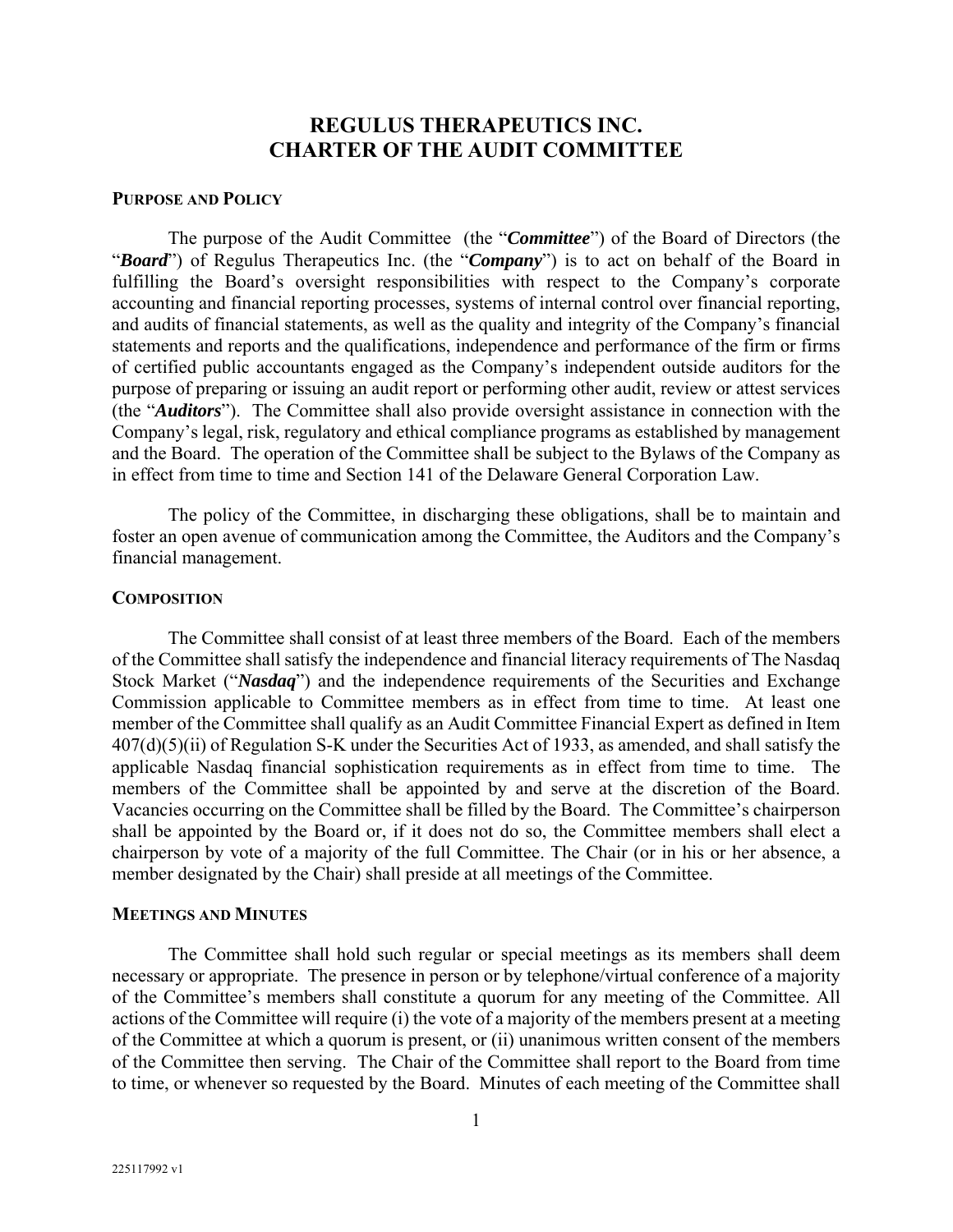be prepared and all such minutes and actions by unanimous written consent shall be distributed to each member of the Committee, members of the Board who are not members of the Committee and the Secretary of the Company.

## **AUTHORITY**

The Committee shall have authority to appoint, determine compensation for, and at the expense of the Company, retain and oversee the Auditors as set forth in Section 10A(m)(2) of the Securities Exchange Act of 1934, as amended, and the rules thereunder and otherwise to fulfill its responsibilities under this charter. The Committee shall have authority to retain and determine compensation for, at the expense of the Company, special legal, accounting or other advisors or consultants as it deems necessary or appropriate in the performance of its duties. The Committee shall also have authority to pay, at the expense of the Company, ordinary administrative expenses that, as determined by the Committee, are necessary or appropriate in carrying out its duties. The Committee shall have full access to all books, records, facilities and personnel of the Company as deemed necessary or appropriate by any member of the Committee to discharge his or her responsibilities hereunder. The Committee shall have authority to require that any of the Company's personnel, counsel, accountants (including the Auditors) or investment bankers, or any other consultant or advisor to the Company attend any meeting of the Committee or meet with any member of the Committee or any of its special legal, accounting or other advisors and consultants. The approval of this charter by the Board shall be construed as a delegation of authority to the Committee with respect to the responsibilities set forth herein.

### **RESPONSIBILITIES**

The Committee shall oversee the Company's financial reporting process on behalf of the Board, and shall have direct responsibility for the appointment, compensation, retention and oversight of the work of the Auditors and any other registered public accounting firm engaged for the purpose of performing other review or attest services for the Company. The Auditors and each such other registered public accounting firm shall report directly and be accountable to the Committee. The Committee's functions and procedures should remain flexible to address most effectively changing circumstances. To implement the Committee's purpose and policy, the Committee shall be charged with the following functions and processes with the understanding, however, that the Committee may supplement or (except as otherwise required by applicable laws or rules) deviate from these activities as appropriate under the circumstances:

**1.** *Evaluation and Retention of Auditors.* To evaluate the performance of the Auditors, including the lead partner, to assess their qualifications (including their internal qualitycontrol procedures and any material issues raised by that firm's most recent internal quality-control review or any investigations by regulatory authorities) and to determine whether to retain or to terminate the existing Auditors or to appoint and engage new auditors for the ensuing year.

**2.** *Communication Prior to Engagement***.** Prior to engagement of any prospective Auditors, to review a written disclosure by the prospective Auditors of all relationships between the prospective Auditors, or their affiliates, and the Company, or persons in financial oversight roles at the Company, that may reasonably be thought to bear on independence, and to discuss with the prospective Auditors the potential effects of such relationships on the independence of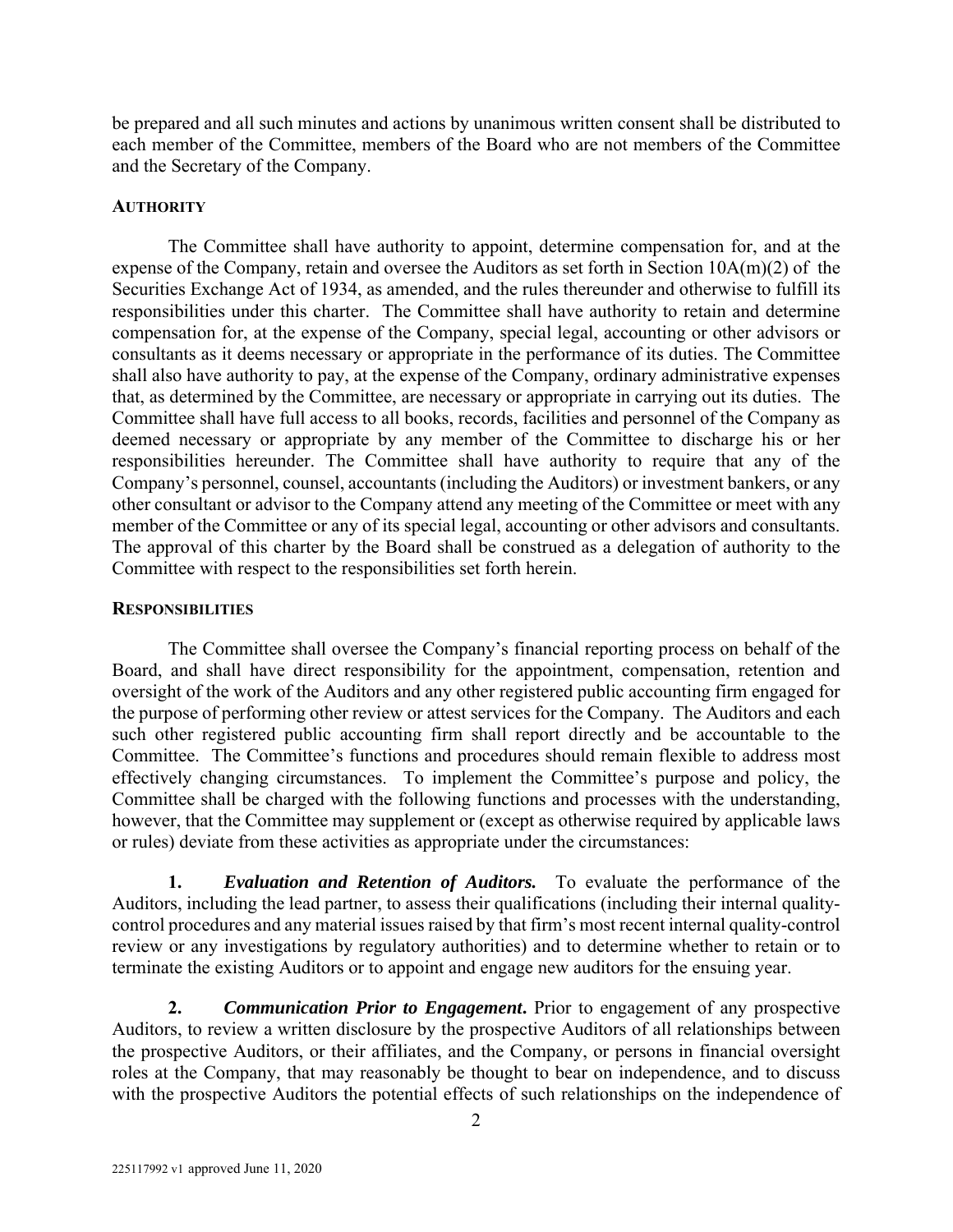the prospective Auditors, consistent with Ethics and Independence Rule 3526, *Communication with Audit Committees Concerning Independence* (*"Rule 3526"*), of the Public Company Accounting Oversight Board (United States) (the *"PCAOB"*).

**3.** *Approval of Audit Engagements***.** To determine and approve engagements of the Auditors, prior to commencement of such engagements, to perform all proposed audit, review and attest services, including the scope of and plans for the audit, the adequacy of staffing, the compensation to be paid, at the Company's expense, to the Auditors and the negotiation and execution, on behalf of the Company, of the Auditors' engagement letters, which approval may be pursuant to preapproval policies and procedures established by the Committee consistent with applicable laws and rules, including the delegation of preapproval authority to one or more Committee members so long as any such preapproval decisions are presented to the full Committee at the next scheduled meeting. The Chair of the Committee, in his or her sole discretion, shall have the authority to preapprove up to \$50,000 in services on behalf of the Committee.

**4.** *Approval of Non-Audit Services.* To determine and approve engagements of the Auditors, prior to commencement of such engagements (unless in compliance with exceptions available under applicable laws and rules related to immaterial aggregate amounts of services), to perform any proposed permissible non-audit services, including the scope of the service and the compensation to be paid therefor, which approval may be pursuant to preapproval policies and procedures established by the Committee consistent with applicable laws and rules, including the delegation of preapproval authority to one or more Committee members so long as any such preapproval decisions are presented to the full Committee at the next scheduled meeting.

**5.** *Audit Partner Rotation***.** To monitor the rotation of the partners of the Auditors on the Company's audit engagement team as required by applicable laws and rules and to consider periodically and, if deemed appropriate, adopt a policy regarding rotation of auditing firms.

**6.** *Auditor Conflicts.* Prior to engagement of any prospective Auditors, and at least annually thereafter, consistent with Rule 3526, to receive and review written statements from the Auditors delineating all relationships between the Auditors, or their affiliates, and the Company, or persons in financial oversight roles at the Company that may reasonably be thought to bear on independence and a letter from the Auditors affirming their independence, to consider and discuss with the Auditors any potential effects of any such relationships on the independence of the Auditors as well as any compensation or services that could affect the Auditors' objectivity and independence, and to assess and to otherwise take appropriate action to oversee the independence of the Auditors in accordance with the rules of the PCAOB.

**7.** *Former Employees of Auditor.* To consider and, if deemed appropriate, adopt a policy regarding Committee preapproval of employment by the Company of individuals employed or formerly employed by the Auditors and engaged on the Company's account.

**8.** *Audited Financial Statement Review.* To review, upon completion of the audit, the financial statements proposed to be included in the Company's Registration Statements and Annual Report on Form 10-K to be filed with the Securities and Exchange Commission and to recommend whether or not such financial statements should be so included.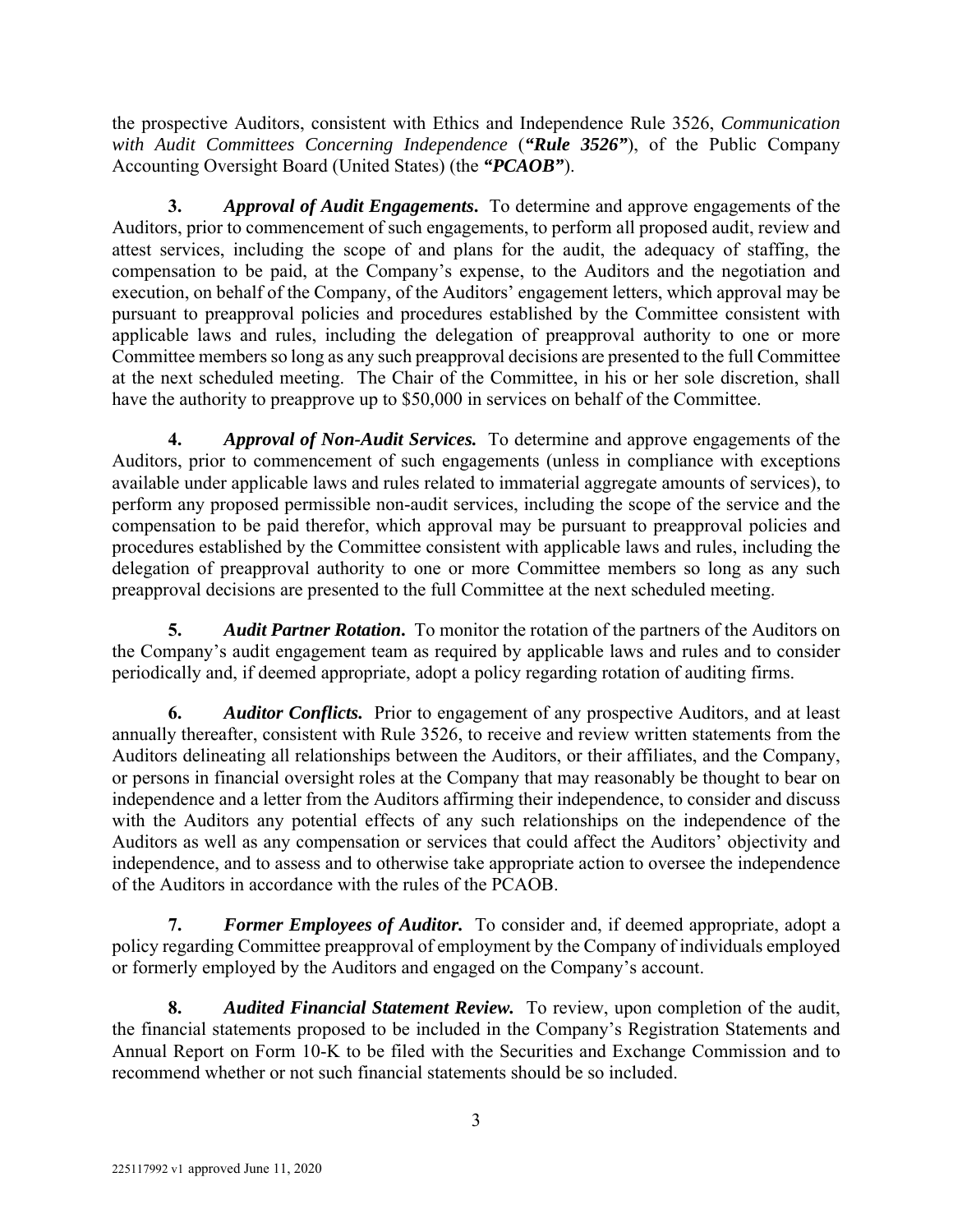**9.** *Annual Audit Results.* To review and discuss with management and the Auditors the results of the annual audit, including the Auditors' assessment of the quality, not just acceptability, of the Company's accounting principles and practices, the Auditors' views about qualitative aspects of the Company's significant accounting practices, the reasonableness of significant judgments and estimates (including material changes in estimates), any material audit adjustments proposed by the Auditors and any adjustments proposed but not recorded, all known and likely misstatements identified during the audit (other than those the Auditors believe are trivial), the adequacy of the disclosures in the financial statements and any other matters required to be communicated to the Committee by the Auditors under generally accepted auditing standards, including the standards of the Public Company Accounting Oversight Board (United States), as appropriate.

**10.** *Auditor Communications.* At least annually, to discuss with the Auditors the matters required to be discussed by the applicable requirements of the PCAOB and the Securities and Exchange Commission.

**11.** *Quarterly Results.* To review and discuss with management and the Auditors, as appropriate, the results of the Auditors' review of the Company's quarterly financial statements, prior to public disclosure of quarterly financial information, if practicable, or filing with the Securities and Exchange Commission of the Company's Quarterly Report on Form 10-Q, and any other matters required to be communicated to the Committee by the Auditors under generally accepted auditing standards, including standards of the PCAOB, as appropriate.

**12.** *Management's Discussion and Analysis.* To review and discuss with management and the Auditors, as appropriate, the Company's disclosures contained under the caption "Management's Discussion and Analysis of Financial Condition and Results of Operations" in its periodic reports or Registration Statements to be filed with the Securities and Exchange Commission.

**13.** *Press Releases.* To review and discuss with management and the Auditors, as appropriate, earnings press releases, and press releases containing information relating to material financial developments and earnings guidance provided to analysts and ratings agencies, which discussions may be general discussions with respect to the type of information to be disclosed or the type of presentation to be made. The Chair of the Committee may represent the entire Committee for purposes of such discussions.

**14.** *Accounting Principles and Policies.* To review and discuss with management and the Auditors, as appropriate, significant issues that arise regarding accounting principles and financial statement presentation, including critical accounting policies and practices, alternative accounting policies available under generally accepted accounting principles ("*GAAP*") related to material items discussed with management, the potential impact on the Company's financial statements of off-balance sheet structures and any other significant reporting issues and judgments, and significant regulatory, legal and accounting initiatives or developments that may have a material impact on the Company's financial statements.

**15.** *Risk Assessment and Management.* To review and discuss with management and the Auditors, as appropriate, the Company's guidelines and policies with respect to risk assessment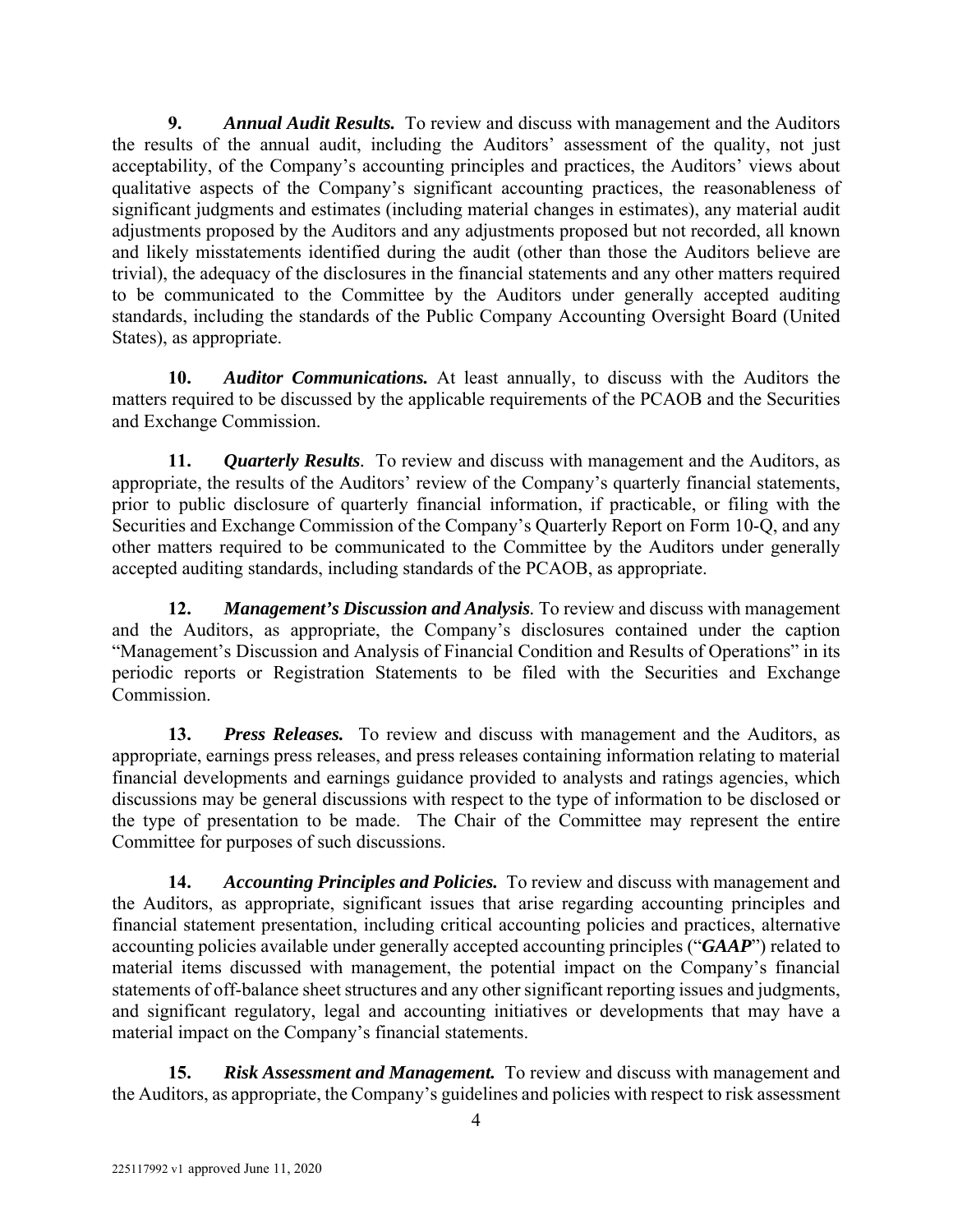and risk management, primarily as it relates to the Company's major financial risk exposures and the steps taken by management to identify, monitor and control exposures to strategic, financial, operational, regulatory and other risks inherit in the Company's business; and to review and discuss with management insurance programs, including director and officer insurance, product liability insurance and general liability insurance (but excluding compensation and benefits-related insurance).

**16.** *Management Cooperation with Audit.* To evaluate the cooperation received by the Auditors during their audit examination, including a review with the Auditors of any significant difficulties with the audit or any restrictions on the scope of their activities or access to required records, data and information, and, whether or not resolved, significant disagreements with management and management's response, if any.

**17.** *Management Letters.* To review and discuss with the Auditors and, if appropriate, management, any management or internal control letter issued or, to the extent practicable, proposed to be issued by the Auditors and management's response, if any, to such letter, as well as any additional material written communications between the Auditors and management.

**18.** *National Office Communications.* To review and discuss with the Auditors, as appropriate, communications between the audit team and the firm's national office with respect to accounting or auditing issues presented by the engagement.

**19.** *Disagreements Between Auditors and Management.* To review with management and the Auditors or any other registered public accounting firm engaged to perform review or attest services any material conflicts or disagreements between management and the Auditors or such other accounting firm, whether or not resolved, regarding financial reporting, accounting practices or policies or other matters, that individually or in the aggregate could be significant to the Company's financial statements or the Auditors' report, and attempt to resolve any conflicts or disagreements regarding financial reporting.

**20.** *Internal Control Over Financial Reporting.* To confer with management and the Auditors, as appropriate, regarding the scope, adequacy and effectiveness of internal control over financial reporting including significant deficiencies or material weaknesses identified by the Company's Auditors. To review with management and the Auditors any fraud, whether or not material, that includes management or other employees who have any significant role in the Company's internal control over financial reporting and any significant changes in internal controls or other factors that could significantly affect internal controls, including any corrective actions in regard to significant deficiencies or material weaknesses.

**21.** *Separate Sessions.* Periodically, to meet in separate sessions with the Auditors, as appropriate, and management to discuss any matters that the Committee, the Auditors or management believe should be discussed privately with the Committee.

**22.** *Correspondence with Regulators.* To consider and review with management, the Auditors, outside counsel, as appropriate, and, in the judgment of the Committee, such special counsel, separate accounting firm and other consultants and advisors as the Committee deems appropriate, any correspondence with regulators or governmental agencies and any published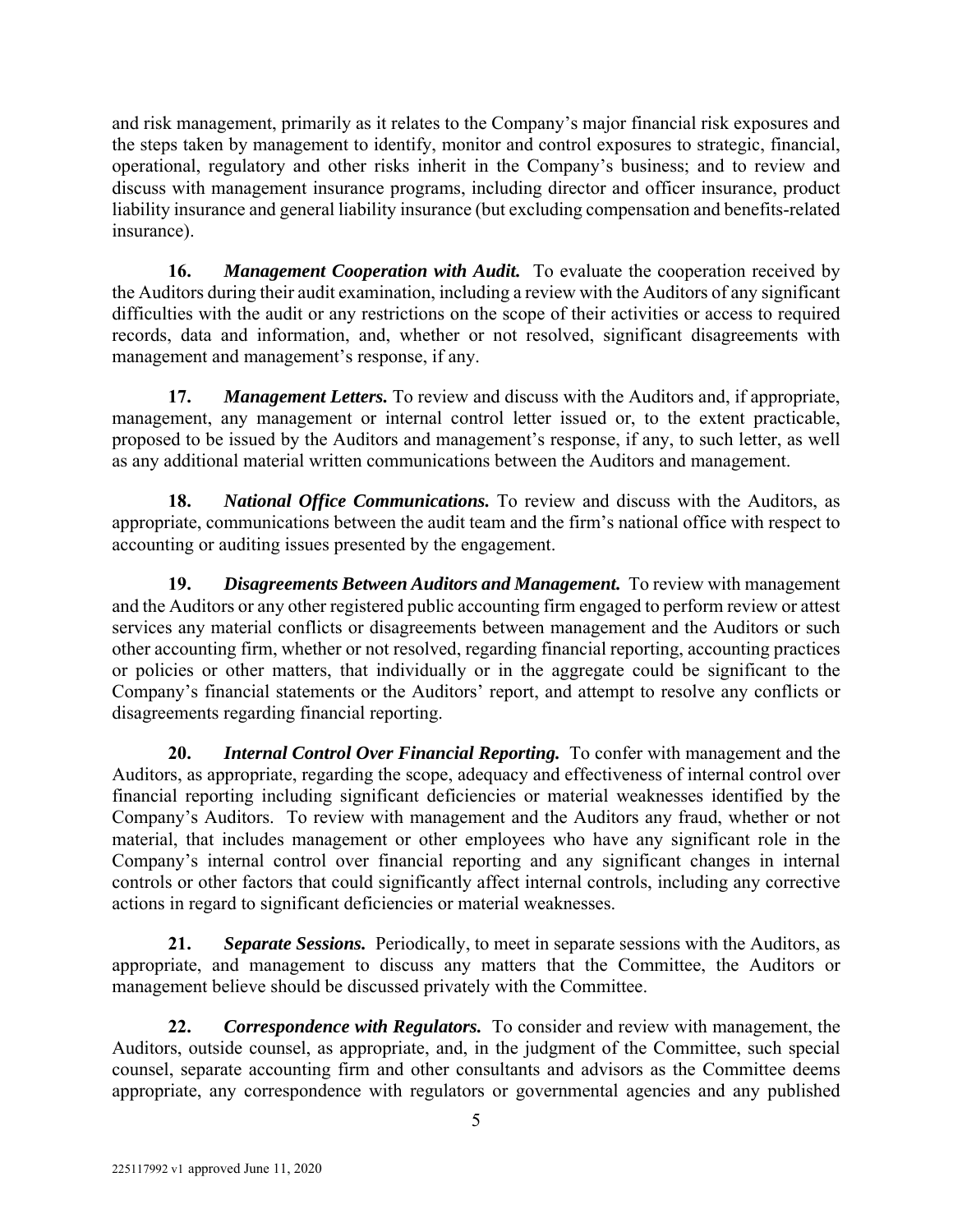reports that raise material issues regarding the Company's financial statements or accounting policies.

**23.** *Complaint Procedures.* To establish procedures, when and as required by applicable laws and rules, for the receipt, retention and treatment of complaints received by the Company regarding accounting, internal accounting controls or auditing matters and the confidential and anonymous submission by employees of concerns regarding questionable accounting or auditing matters, and to establish such procedures as the Committee may deem appropriate for the receipt, retention and treatment of complaints received by the Company with respect to any other matters that may be directed to the Committee for review and assessment.

**24.** *Regulatory and Accounting Initiatives.* To review with counsel, the Auditors, and/or management, as appropriate, any significant regulatory or other legal or accounting initiatives or matters that may have a material impact on the Company's financial statements, or compliance programs and policies if, in the judgment of the Committee, such review is necessary or appropriate.

**25.** *Engagement of Registered Public Accounting Firms.* To determine and approve engagements of any registered public accounting firm (in addition to the Auditors), prior to commencement of such engagements, to perform any other review or attest service, including the compensation to be paid to such firm and the negotiation and execution, on behalf of the Company, of such firm's engagement letter, which approval may be pursuant to preapproval policies and procedures, including the delegation of preapproval authority to one or more Committee members, so long as any such preapproval decisions are made, and presented to the full Committee, in accordance with such policies and procedures.

**26.** *Policies.* To review, on a periodic basis, as appropriate, the Company's Investment Policy, Related-Person Transaction Policy, Signing Authority Policy and Audit Committee Pre-Approval Policy and recommend to the Board any changes to such policies.

**27.** *Ethical Compliance.* To review the results of management's efforts to monitor compliance with the Company's programs and policies designed to ensure adherence to applicable laws and rules, as well as to its Code of Business Conduct and Ethics, including review and oversight of related-party transactions in accordance with the Company's Related-Person Transactions Policy and as required by Nasdaq rules.

**28.** *Investigations.* To investigate any matter brought to the attention of the Committee within the scope of its duties if, in the judgment of the Committee, such investigation is necessary or appropriate.

**29.** *Proxy Report.* To prepare the report required by the rules of the Securities and Exchange Commission to be included in the Company's annual proxy statement.

**30.** *Annual Charter Review.* To review and assess the adequacy of this charter annually and recommend any proposed changes to the Board for approval.